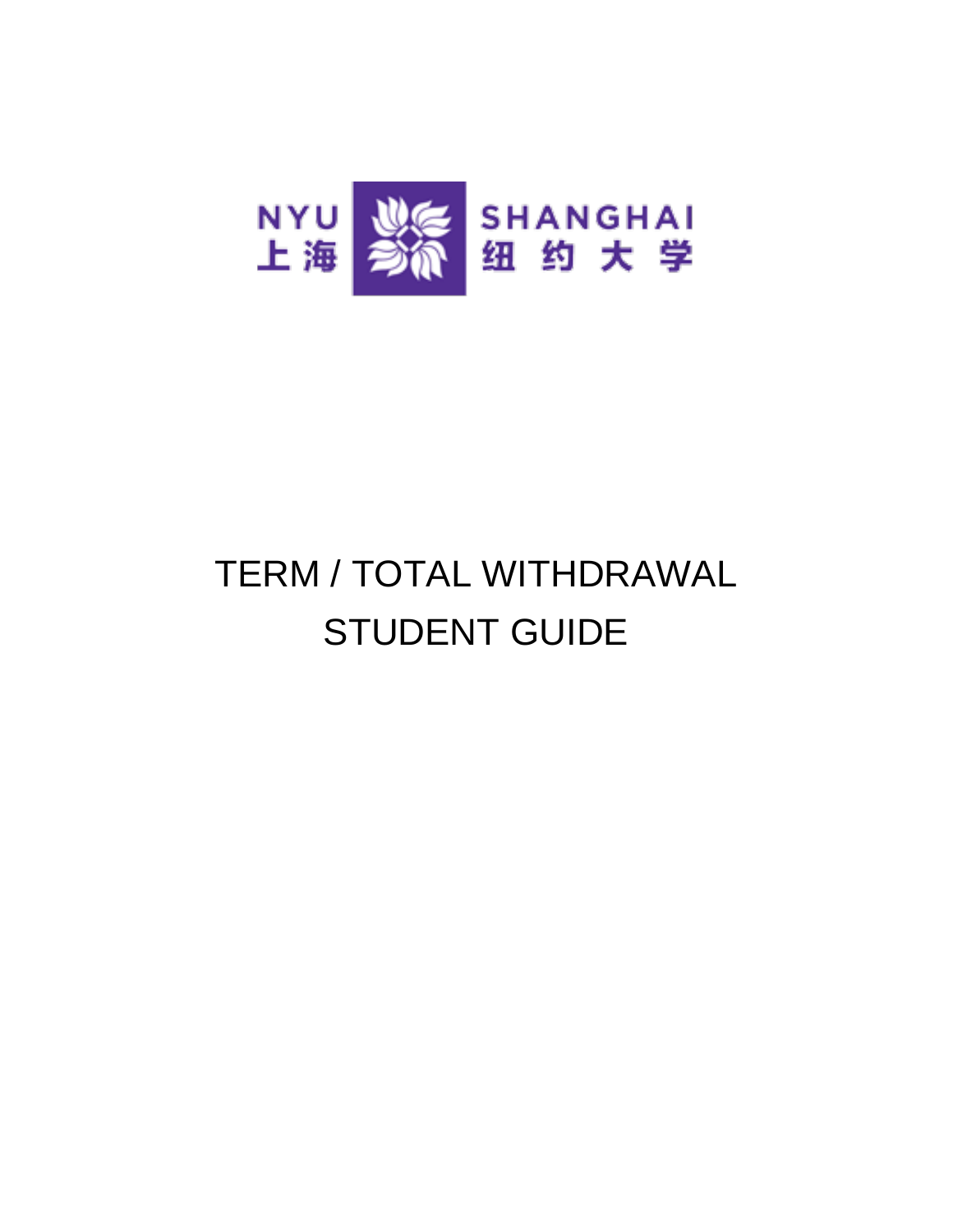Students can request a withdrawal from all of their classes in a term, or a total withdrawal from the University through the Albert Student Center.

## **Term Withdrawal**

1. On the Home page of the Student Center **select Request Term/Total Withdrawal.**



2. You will initially be asked if you want to withdraw from all of your current classes. Select Yes.

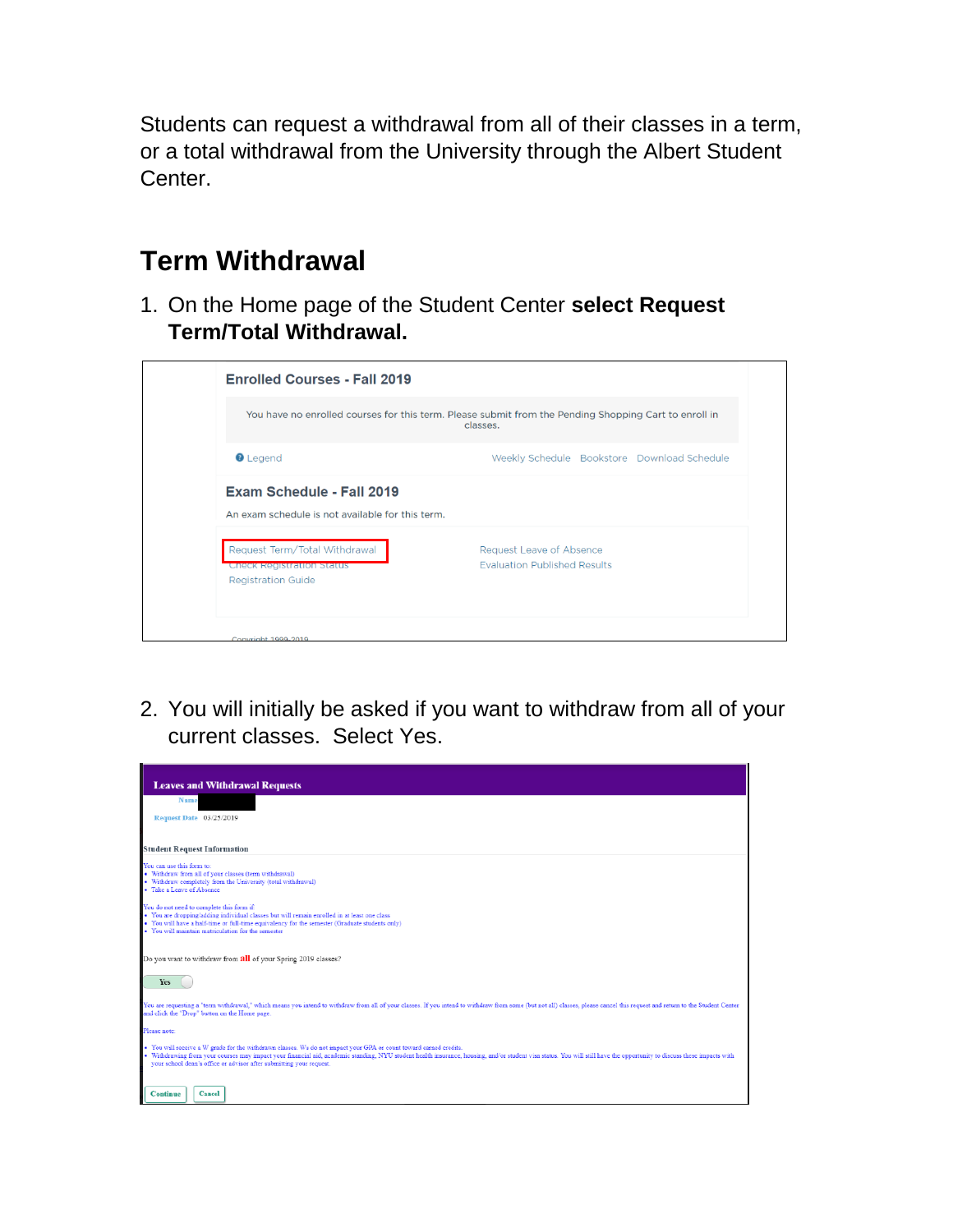3. When asked if you will be coming back for the next term select "Yes" and Continue.



4. You will then be asked the reason for your withdrawal. You may select multiple reasons.

| <b>Leaves and Withdrawal Requests</b>                            |    |
|------------------------------------------------------------------|----|
| Name                                                             |    |
| Request Date 03/25/2019                                          |    |
| <b>Student Request Information</b>                               |    |
| Why are you requesting a Term Withdrawal? Select all that apply. |    |
| Health-related reasons                                           | No |
| Academic reasons                                                 | No |
| Financial reasons                                                | No |
| For non-health-related personal reasons                          | No |
| Because my social needs are not being met                        | No |
| To pursue other professional opportunities                       | No |
| <b>Continue</b><br><b>Back</b><br>Cancel                         |    |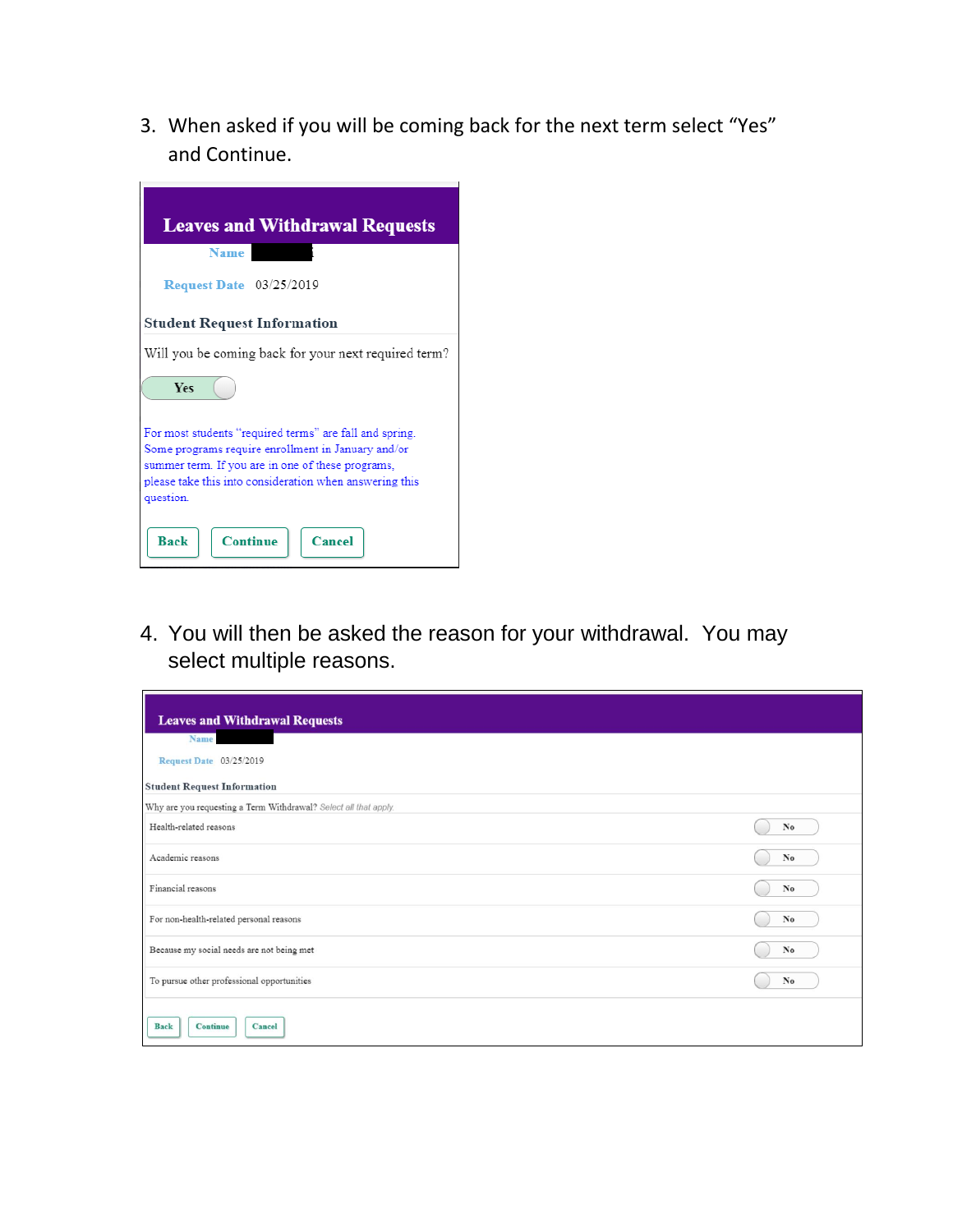5. You will then be taken to a page with the terms of your leave. Please read the terms and click Yes to submit.



6. Your request will be reviewed by the Dean of Students and you will be notified once it has been processed.

## **Total Withdrawal**

1. On the Home page of the Student Center **select Request Term/Total Withdrawal.**

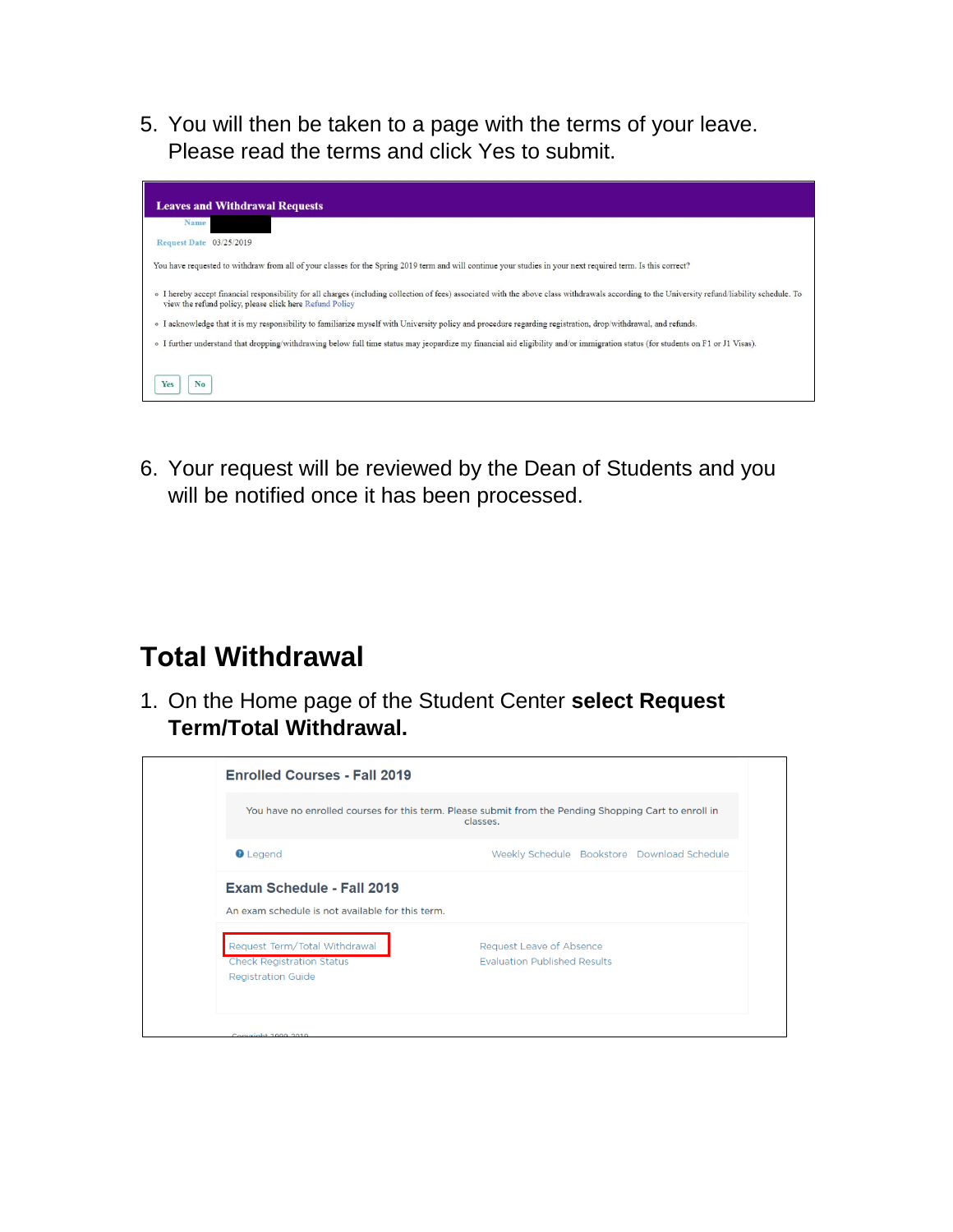2. You will initially be asked if you want to withdraw from all of your current classes. Select Yes or No as appropriate.

| <b>Leaves and Withdrawal Requests</b>                                                                                                                                                                                                                                                                                                                                                                          |
|----------------------------------------------------------------------------------------------------------------------------------------------------------------------------------------------------------------------------------------------------------------------------------------------------------------------------------------------------------------------------------------------------------------|
| Name                                                                                                                                                                                                                                                                                                                                                                                                           |
| Request Date 03/25/2019                                                                                                                                                                                                                                                                                                                                                                                        |
|                                                                                                                                                                                                                                                                                                                                                                                                                |
| <b>Student Request Information</b>                                                                                                                                                                                                                                                                                                                                                                             |
| You can use this form to:<br>· Withdraw from all of your classes (term withdrawal)<br>· Withdraw completely from the University (total withdrawal)<br>· Take a Leave of Absence                                                                                                                                                                                                                                |
| You do not need to complete this form if:<br>. You are dropping/adding individual classes but will remain enrolled in at least one class<br>You will have a half-time or full-time equivalency for the semester (Graduate students only)<br>• You will maintain matriculation for the semester                                                                                                                 |
| Do you want to withdraw from all of your Spring 2019 classes?                                                                                                                                                                                                                                                                                                                                                  |
| <b>Yes</b>                                                                                                                                                                                                                                                                                                                                                                                                     |
| You are requesting a "term withdrawal," which means you intend to withdraw from all of your classes. If you intend to withdraw from some (but not all) classes, please cancel this request and return to the Student Center<br>and click the "Drop" button on the Home page.                                                                                                                                   |
| Please note:                                                                                                                                                                                                                                                                                                                                                                                                   |
| You will receive a W grade for the withdrawn classes. Ws do not impact your GPA or count toward earned credits.<br>Withdrawing from your courses may impact your financial aid, academic standing, NYU student health insurance, housing, and/or student visa status. You will still have the opportunity to discuss these impacts with<br>vour school dean's office or advisor after submitting your request. |
| Cancel<br><b>Continue</b>                                                                                                                                                                                                                                                                                                                                                                                      |

3. When asked if you will be coming back for the next term select "No" and Continue.

| <b>Leaves and Withdrawal Requests</b>                                                                   |
|---------------------------------------------------------------------------------------------------------|
| <b>Name</b>                                                                                             |
| <b>Request Date</b> 03/25/2019                                                                          |
| <b>Student Request Information</b>                                                                      |
| Will you be coming back for your next required term?                                                    |
| No                                                                                                      |
| For most students "required terms" are fall and spring.                                                 |
| Some programs require enrollment in January and/or<br>summer term. If you are in one of these programs, |
| please take this into consideration when answering this<br>question.                                    |
| <b>Continue</b><br><b>Back</b><br>Cancel                                                                |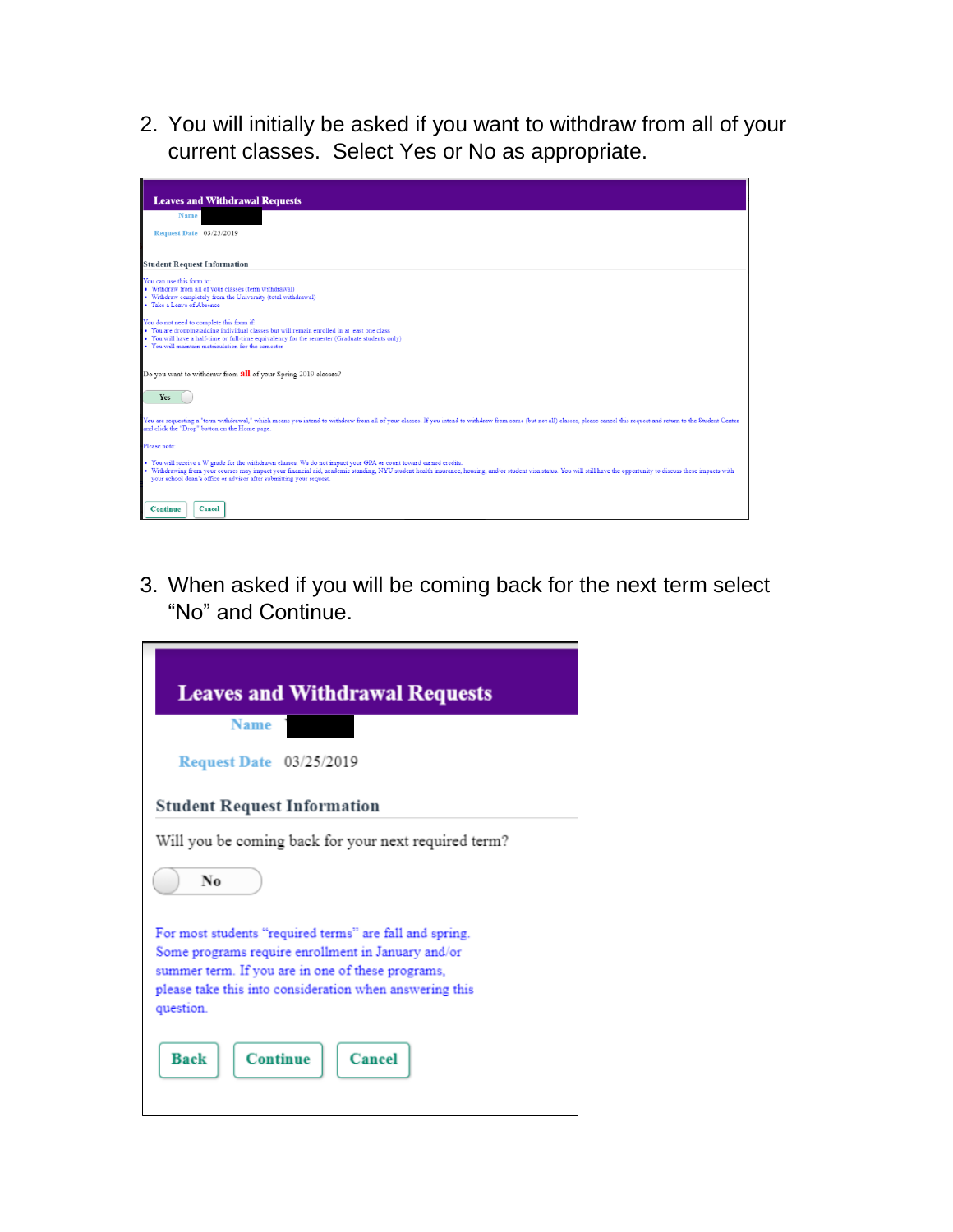4. When asked if you would like to request a leave of absence for future term, select "No."

| <b>Leaves and Withdrawal Requests</b>                                                                                                                                                                                                                                                                         |
|---------------------------------------------------------------------------------------------------------------------------------------------------------------------------------------------------------------------------------------------------------------------------------------------------------------|
| Name                                                                                                                                                                                                                                                                                                          |
| Request Date 03/25/2019                                                                                                                                                                                                                                                                                       |
| <b>Student Request Information</b>                                                                                                                                                                                                                                                                            |
| Do you want to request a Leave of Absence for a future term?                                                                                                                                                                                                                                                  |
| No                                                                                                                                                                                                                                                                                                            |
| You are requesting a total withdrawal from NYU, which means you intend to completely discontinue your studies at NYU. Upon approval of this request, you will be discontinued from the University, as of the requested<br>term; should you want to return to NYU, you will need to reapply to the University. |
| Cancel<br>Back<br><b>Continue</b>                                                                                                                                                                                                                                                                             |

5. You will be brought to screen asking for your reasons for leaving NYU. You may select multiple reasons.

| <b>Leaves and Withdrawal Requests</b>           |    |
|-------------------------------------------------|----|
| Name                                            |    |
| Request Date 03/25/2019                         |    |
| <b>Student Request Information</b>              |    |
| Why are you leaving NYU? Select all that apply. |    |
| I'm discontinuing my studies<br>▼               |    |
| for health-related reasons                      | No |
| for financial reasons                           | No |
| for non-health-related personal reasons         | No |
| because social needs are not being met          | No |
| to pursue other professional opportunities      | No |
| <b>Continue</b><br>Cancel<br><b>Back</b>        |    |